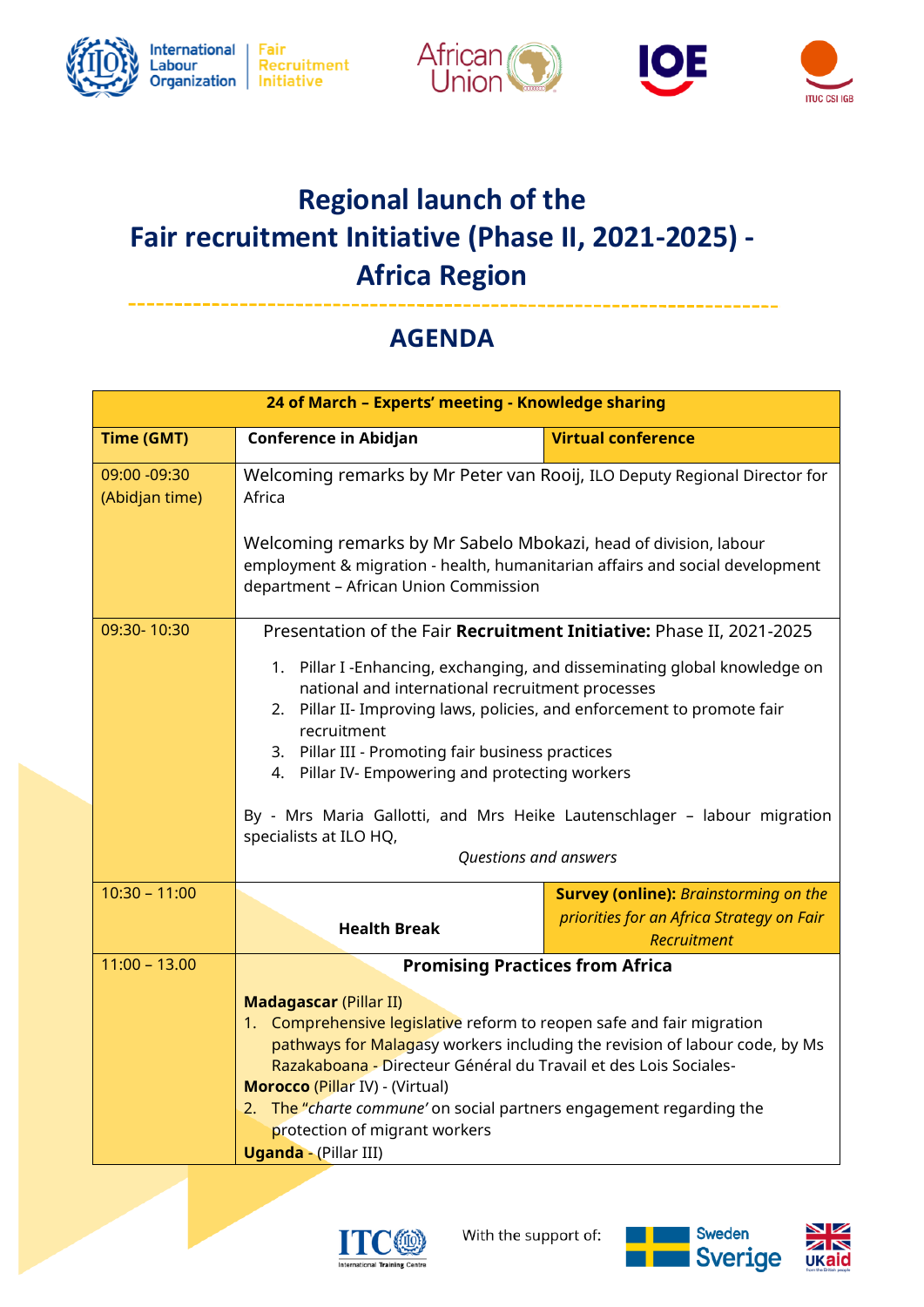

International Fair<br>Labour Recruitment<br>Organization Initiative







| 3. Presentation by the Uganda Association of External Recruitment Agencies<br>(UAERA) by Ms. Rhona Karungi<br>Madagascar (Pillar IV) - (Virtual)<br>4. The Voice of returnees- Organizing domestic workers in Madagascar - the<br>experience of SENAMAMA in Madagascar<br>Nigeria - (Pillar III)<br>5. Development of code of conduct of recruitment agencies, by Mrs. Cecilia<br>Uche Williams<br><b>SEEFAR (Pillar III) (Virtual)</b><br>6. Promoting fair recruitment through the Ethical Recruitment agency<br><b>Ethiopia - (Pillars II and III)</b><br>7. Adoption of the Code of Conduct for Ethiopian Overseas Private Employment<br>Agencies in 2021, by the Ethiopian Overseas Employment Agencies<br>Federation, by Mrs Meselech Asefa<br>Tunisia (pillar IV)<br>8. Information sharing about services offered by the migrant resource Centers<br>('Espaces Migrant'), by M. Abdallah El Echi,<br>Kenya (Pillar IV)- (Virtual)<br>9. COTU Kenya on awareness raising and running of MRA, by Mrs<br>Teresa Wabuko<br>Kenya (Pillar II)<br>10. Registration and licensing of recruitment agencies,<br>Tunisia (Pillar IV) - (virtual)<br>11. Initiatives to regulate recruitment agencies through a new corps of labour<br>inspectors by M. Messaoudi, DGPEMOE<br>$13:00 - 14.00$<br><b>Lunch break</b><br><b>Group work - Towards</b><br>$14.00 - 15.00$<br>fair<br>$\overline{a}$<br>recruitment strategy in Africa: what are<br>the priorities?<br>E-streaming for online participants<br>$15:00 - 15.30$<br><b>Health break</b><br>$15:30 - 16:30$<br>Restitution: The road map towards a<br>Fair recruitment Strategy in Africa:<br><b>Presentation of groups conclusions</b><br>March 25, 2022: Official launch of the FRI in Africa<br><b>Virtual conference</b><br><b>Time (GMT)</b><br><b>Conference in Abidjan</b><br>09.00-09.30<br>Facilitator: Mrs Nozipho Tshabalala<br>Opening remarks by Ms Cynthia Samuel-Olonjuwon, ILO Assistant Director-<br>General - Regional Director for Africa<br>Statement by Ms Ulla Andrén, Head of Regional Development Cooperation in |  |  |  |  |
|----------------------------------------------------------------------------------------------------------------------------------------------------------------------------------------------------------------------------------------------------------------------------------------------------------------------------------------------------------------------------------------------------------------------------------------------------------------------------------------------------------------------------------------------------------------------------------------------------------------------------------------------------------------------------------------------------------------------------------------------------------------------------------------------------------------------------------------------------------------------------------------------------------------------------------------------------------------------------------------------------------------------------------------------------------------------------------------------------------------------------------------------------------------------------------------------------------------------------------------------------------------------------------------------------------------------------------------------------------------------------------------------------------------------------------------------------------------------------------------------------------------------------------------------------------------------------------------------------------------------------------------------------------------------------------------------------------------------------------------------------------------------------------------------------------------------------------------------------------------------------------------------------------------------------------------------------------------------------------------------------------------------------------------------------------------------------------------------|--|--|--|--|
|                                                                                                                                                                                                                                                                                                                                                                                                                                                                                                                                                                                                                                                                                                                                                                                                                                                                                                                                                                                                                                                                                                                                                                                                                                                                                                                                                                                                                                                                                                                                                                                                                                                                                                                                                                                                                                                                                                                                                                                                                                                                                              |  |  |  |  |
|                                                                                                                                                                                                                                                                                                                                                                                                                                                                                                                                                                                                                                                                                                                                                                                                                                                                                                                                                                                                                                                                                                                                                                                                                                                                                                                                                                                                                                                                                                                                                                                                                                                                                                                                                                                                                                                                                                                                                                                                                                                                                              |  |  |  |  |
|                                                                                                                                                                                                                                                                                                                                                                                                                                                                                                                                                                                                                                                                                                                                                                                                                                                                                                                                                                                                                                                                                                                                                                                                                                                                                                                                                                                                                                                                                                                                                                                                                                                                                                                                                                                                                                                                                                                                                                                                                                                                                              |  |  |  |  |
|                                                                                                                                                                                                                                                                                                                                                                                                                                                                                                                                                                                                                                                                                                                                                                                                                                                                                                                                                                                                                                                                                                                                                                                                                                                                                                                                                                                                                                                                                                                                                                                                                                                                                                                                                                                                                                                                                                                                                                                                                                                                                              |  |  |  |  |
|                                                                                                                                                                                                                                                                                                                                                                                                                                                                                                                                                                                                                                                                                                                                                                                                                                                                                                                                                                                                                                                                                                                                                                                                                                                                                                                                                                                                                                                                                                                                                                                                                                                                                                                                                                                                                                                                                                                                                                                                                                                                                              |  |  |  |  |
|                                                                                                                                                                                                                                                                                                                                                                                                                                                                                                                                                                                                                                                                                                                                                                                                                                                                                                                                                                                                                                                                                                                                                                                                                                                                                                                                                                                                                                                                                                                                                                                                                                                                                                                                                                                                                                                                                                                                                                                                                                                                                              |  |  |  |  |
|                                                                                                                                                                                                                                                                                                                                                                                                                                                                                                                                                                                                                                                                                                                                                                                                                                                                                                                                                                                                                                                                                                                                                                                                                                                                                                                                                                                                                                                                                                                                                                                                                                                                                                                                                                                                                                                                                                                                                                                                                                                                                              |  |  |  |  |
|                                                                                                                                                                                                                                                                                                                                                                                                                                                                                                                                                                                                                                                                                                                                                                                                                                                                                                                                                                                                                                                                                                                                                                                                                                                                                                                                                                                                                                                                                                                                                                                                                                                                                                                                                                                                                                                                                                                                                                                                                                                                                              |  |  |  |  |
|                                                                                                                                                                                                                                                                                                                                                                                                                                                                                                                                                                                                                                                                                                                                                                                                                                                                                                                                                                                                                                                                                                                                                                                                                                                                                                                                                                                                                                                                                                                                                                                                                                                                                                                                                                                                                                                                                                                                                                                                                                                                                              |  |  |  |  |
|                                                                                                                                                                                                                                                                                                                                                                                                                                                                                                                                                                                                                                                                                                                                                                                                                                                                                                                                                                                                                                                                                                                                                                                                                                                                                                                                                                                                                                                                                                                                                                                                                                                                                                                                                                                                                                                                                                                                                                                                                                                                                              |  |  |  |  |
|                                                                                                                                                                                                                                                                                                                                                                                                                                                                                                                                                                                                                                                                                                                                                                                                                                                                                                                                                                                                                                                                                                                                                                                                                                                                                                                                                                                                                                                                                                                                                                                                                                                                                                                                                                                                                                                                                                                                                                                                                                                                                              |  |  |  |  |
|                                                                                                                                                                                                                                                                                                                                                                                                                                                                                                                                                                                                                                                                                                                                                                                                                                                                                                                                                                                                                                                                                                                                                                                                                                                                                                                                                                                                                                                                                                                                                                                                                                                                                                                                                                                                                                                                                                                                                                                                                                                                                              |  |  |  |  |
|                                                                                                                                                                                                                                                                                                                                                                                                                                                                                                                                                                                                                                                                                                                                                                                                                                                                                                                                                                                                                                                                                                                                                                                                                                                                                                                                                                                                                                                                                                                                                                                                                                                                                                                                                                                                                                                                                                                                                                                                                                                                                              |  |  |  |  |
|                                                                                                                                                                                                                                                                                                                                                                                                                                                                                                                                                                                                                                                                                                                                                                                                                                                                                                                                                                                                                                                                                                                                                                                                                                                                                                                                                                                                                                                                                                                                                                                                                                                                                                                                                                                                                                                                                                                                                                                                                                                                                              |  |  |  |  |
|                                                                                                                                                                                                                                                                                                                                                                                                                                                                                                                                                                                                                                                                                                                                                                                                                                                                                                                                                                                                                                                                                                                                                                                                                                                                                                                                                                                                                                                                                                                                                                                                                                                                                                                                                                                                                                                                                                                                                                                                                                                                                              |  |  |  |  |
|                                                                                                                                                                                                                                                                                                                                                                                                                                                                                                                                                                                                                                                                                                                                                                                                                                                                                                                                                                                                                                                                                                                                                                                                                                                                                                                                                                                                                                                                                                                                                                                                                                                                                                                                                                                                                                                                                                                                                                                                                                                                                              |  |  |  |  |
|                                                                                                                                                                                                                                                                                                                                                                                                                                                                                                                                                                                                                                                                                                                                                                                                                                                                                                                                                                                                                                                                                                                                                                                                                                                                                                                                                                                                                                                                                                                                                                                                                                                                                                                                                                                                                                                                                                                                                                                                                                                                                              |  |  |  |  |
|                                                                                                                                                                                                                                                                                                                                                                                                                                                                                                                                                                                                                                                                                                                                                                                                                                                                                                                                                                                                                                                                                                                                                                                                                                                                                                                                                                                                                                                                                                                                                                                                                                                                                                                                                                                                                                                                                                                                                                                                                                                                                              |  |  |  |  |
|                                                                                                                                                                                                                                                                                                                                                                                                                                                                                                                                                                                                                                                                                                                                                                                                                                                                                                                                                                                                                                                                                                                                                                                                                                                                                                                                                                                                                                                                                                                                                                                                                                                                                                                                                                                                                                                                                                                                                                                                                                                                                              |  |  |  |  |
|                                                                                                                                                                                                                                                                                                                                                                                                                                                                                                                                                                                                                                                                                                                                                                                                                                                                                                                                                                                                                                                                                                                                                                                                                                                                                                                                                                                                                                                                                                                                                                                                                                                                                                                                                                                                                                                                                                                                                                                                                                                                                              |  |  |  |  |
|                                                                                                                                                                                                                                                                                                                                                                                                                                                                                                                                                                                                                                                                                                                                                                                                                                                                                                                                                                                                                                                                                                                                                                                                                                                                                                                                                                                                                                                                                                                                                                                                                                                                                                                                                                                                                                                                                                                                                                                                                                                                                              |  |  |  |  |
|                                                                                                                                                                                                                                                                                                                                                                                                                                                                                                                                                                                                                                                                                                                                                                                                                                                                                                                                                                                                                                                                                                                                                                                                                                                                                                                                                                                                                                                                                                                                                                                                                                                                                                                                                                                                                                                                                                                                                                                                                                                                                              |  |  |  |  |
|                                                                                                                                                                                                                                                                                                                                                                                                                                                                                                                                                                                                                                                                                                                                                                                                                                                                                                                                                                                                                                                                                                                                                                                                                                                                                                                                                                                                                                                                                                                                                                                                                                                                                                                                                                                                                                                                                                                                                                                                                                                                                              |  |  |  |  |
|                                                                                                                                                                                                                                                                                                                                                                                                                                                                                                                                                                                                                                                                                                                                                                                                                                                                                                                                                                                                                                                                                                                                                                                                                                                                                                                                                                                                                                                                                                                                                                                                                                                                                                                                                                                                                                                                                                                                                                                                                                                                                              |  |  |  |  |
|                                                                                                                                                                                                                                                                                                                                                                                                                                                                                                                                                                                                                                                                                                                                                                                                                                                                                                                                                                                                                                                                                                                                                                                                                                                                                                                                                                                                                                                                                                                                                                                                                                                                                                                                                                                                                                                                                                                                                                                                                                                                                              |  |  |  |  |
|                                                                                                                                                                                                                                                                                                                                                                                                                                                                                                                                                                                                                                                                                                                                                                                                                                                                                                                                                                                                                                                                                                                                                                                                                                                                                                                                                                                                                                                                                                                                                                                                                                                                                                                                                                                                                                                                                                                                                                                                                                                                                              |  |  |  |  |
|                                                                                                                                                                                                                                                                                                                                                                                                                                                                                                                                                                                                                                                                                                                                                                                                                                                                                                                                                                                                                                                                                                                                                                                                                                                                                                                                                                                                                                                                                                                                                                                                                                                                                                                                                                                                                                                                                                                                                                                                                                                                                              |  |  |  |  |
|                                                                                                                                                                                                                                                                                                                                                                                                                                                                                                                                                                                                                                                                                                                                                                                                                                                                                                                                                                                                                                                                                                                                                                                                                                                                                                                                                                                                                                                                                                                                                                                                                                                                                                                                                                                                                                                                                                                                                                                                                                                                                              |  |  |  |  |
|                                                                                                                                                                                                                                                                                                                                                                                                                                                                                                                                                                                                                                                                                                                                                                                                                                                                                                                                                                                                                                                                                                                                                                                                                                                                                                                                                                                                                                                                                                                                                                                                                                                                                                                                                                                                                                                                                                                                                                                                                                                                                              |  |  |  |  |
|                                                                                                                                                                                                                                                                                                                                                                                                                                                                                                                                                                                                                                                                                                                                                                                                                                                                                                                                                                                                                                                                                                                                                                                                                                                                                                                                                                                                                                                                                                                                                                                                                                                                                                                                                                                                                                                                                                                                                                                                                                                                                              |  |  |  |  |
|                                                                                                                                                                                                                                                                                                                                                                                                                                                                                                                                                                                                                                                                                                                                                                                                                                                                                                                                                                                                                                                                                                                                                                                                                                                                                                                                                                                                                                                                                                                                                                                                                                                                                                                                                                                                                                                                                                                                                                                                                                                                                              |  |  |  |  |
|                                                                                                                                                                                                                                                                                                                                                                                                                                                                                                                                                                                                                                                                                                                                                                                                                                                                                                                                                                                                                                                                                                                                                                                                                                                                                                                                                                                                                                                                                                                                                                                                                                                                                                                                                                                                                                                                                                                                                                                                                                                                                              |  |  |  |  |
|                                                                                                                                                                                                                                                                                                                                                                                                                                                                                                                                                                                                                                                                                                                                                                                                                                                                                                                                                                                                                                                                                                                                                                                                                                                                                                                                                                                                                                                                                                                                                                                                                                                                                                                                                                                                                                                                                                                                                                                                                                                                                              |  |  |  |  |
|                                                                                                                                                                                                                                                                                                                                                                                                                                                                                                                                                                                                                                                                                                                                                                                                                                                                                                                                                                                                                                                                                                                                                                                                                                                                                                                                                                                                                                                                                                                                                                                                                                                                                                                                                                                                                                                                                                                                                                                                                                                                                              |  |  |  |  |
|                                                                                                                                                                                                                                                                                                                                                                                                                                                                                                                                                                                                                                                                                                                                                                                                                                                                                                                                                                                                                                                                                                                                                                                                                                                                                                                                                                                                                                                                                                                                                                                                                                                                                                                                                                                                                                                                                                                                                                                                                                                                                              |  |  |  |  |
|                                                                                                                                                                                                                                                                                                                                                                                                                                                                                                                                                                                                                                                                                                                                                                                                                                                                                                                                                                                                                                                                                                                                                                                                                                                                                                                                                                                                                                                                                                                                                                                                                                                                                                                                                                                                                                                                                                                                                                                                                                                                                              |  |  |  |  |
|                                                                                                                                                                                                                                                                                                                                                                                                                                                                                                                                                                                                                                                                                                                                                                                                                                                                                                                                                                                                                                                                                                                                                                                                                                                                                                                                                                                                                                                                                                                                                                                                                                                                                                                                                                                                                                                                                                                                                                                                                                                                                              |  |  |  |  |
|                                                                                                                                                                                                                                                                                                                                                                                                                                                                                                                                                                                                                                                                                                                                                                                                                                                                                                                                                                                                                                                                                                                                                                                                                                                                                                                                                                                                                                                                                                                                                                                                                                                                                                                                                                                                                                                                                                                                                                                                                                                                                              |  |  |  |  |
| Africa - Embassy of Sweden - SIDA                                                                                                                                                                                                                                                                                                                                                                                                                                                                                                                                                                                                                                                                                                                                                                                                                                                                                                                                                                                                                                                                                                                                                                                                                                                                                                                                                                                                                                                                                                                                                                                                                                                                                                                                                                                                                                                                                                                                                                                                                                                            |  |  |  |  |





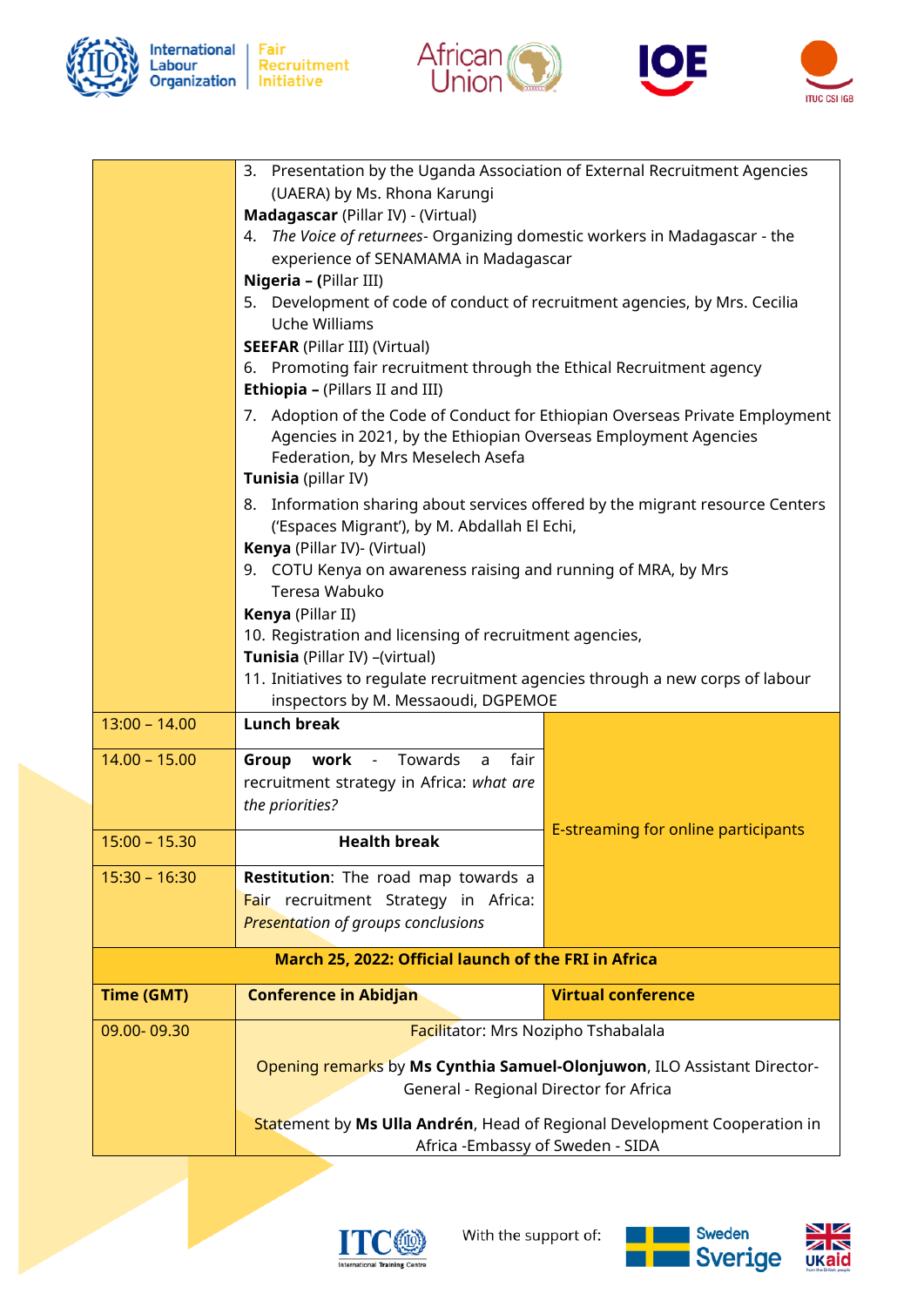







|                 | Statement by Ms Laura Mattioli, the Foreign, Commonwealth & Development<br>Office of the UK - FCDO                                                                                                                                                                                                                                                                                                                                                                                                                                        |                                                                                                                                             |  |
|-----------------|-------------------------------------------------------------------------------------------------------------------------------------------------------------------------------------------------------------------------------------------------------------------------------------------------------------------------------------------------------------------------------------------------------------------------------------------------------------------------------------------------------------------------------------------|---------------------------------------------------------------------------------------------------------------------------------------------|--|
| $09:30 - 10:30$ | High-Level panel on Fair Recruitment as a pillar of inclusive recovery across Africa                                                                                                                                                                                                                                                                                                                                                                                                                                                      |                                                                                                                                             |  |
|                 | <b>Speakers:</b>                                                                                                                                                                                                                                                                                                                                                                                                                                                                                                                          |                                                                                                                                             |  |
|                 | Ms Michelle Leighton, Head of MIGRANT, ILO Geneva (virtual)<br>1.<br>Mr Joel ODIGIE - Deputy General Secretary, ITUC - Africa<br>2.<br>3. Ms Stéphanie Winet, Head of Stakeholder Engagement, IOE (virtual)<br>Mr. Sabelo Mbokazi, head of division, labour employment & migration -<br>4.<br>health, humanitarian affairs and social development department - African<br><b>Union Commission - AUC</b><br>5. Minister of labour of Madagascar, Ms Gisèle RANAMPY,<br>6. State Minister of labour of Ethiopia; M. Nigussu T. Gebreamanuel |                                                                                                                                             |  |
|                 | <b>General questions</b>                                                                                                                                                                                                                                                                                                                                                                                                                                                                                                                  |                                                                                                                                             |  |
|                 | crisis impacted that progress?                                                                                                                                                                                                                                                                                                                                                                                                                                                                                                            | 1. How have we been progressing in the last few years? How has the recent                                                                   |  |
|                 | What is your "call for action"?<br>2.                                                                                                                                                                                                                                                                                                                                                                                                                                                                                                     |                                                                                                                                             |  |
| $10:30 - 11:00$ | <b>Health Break</b>                                                                                                                                                                                                                                                                                                                                                                                                                                                                                                                       | Presentation of the Knowledge Hub to<br>online participants                                                                                 |  |
| $11:00 - 12.30$ | <b>Official launch FRI II in Africa:</b>                                                                                                                                                                                                                                                                                                                                                                                                                                                                                                  |                                                                                                                                             |  |
|                 | <b>Statements by</b><br>1. Mr. Sabelo Mbokazi - AUC,<br>2. Representative of IOE,<br>3. Mr Joel ODIGIE, ITUC<br>Ms - Odile Roberts, Deputy head of SDC's Global Programme on<br>4.<br>Development)- SDC<br>5.<br>Minister of Labour and Employment of Nigeria<br>Official launch of the Africa Fair Recruitment initiative by Regional Director for<br>Africa - Ms Cynthia Samuel-Olonjuwon (Virtual)<br><b>Group pictures</b>                                                                                                            | Migration and Forced Development, Swiss Agency for Cooperation and<br>Ms Gloria Oghifo, Deputy Director, Employment Services Representative |  |
| $12:30 - 14.00$ | <b>Lunch Break</b>                                                                                                                                                                                                                                                                                                                                                                                                                                                                                                                        | <b>Pledges /Call for Actions</b>                                                                                                            |  |
| 14:00 - 14:10   | Presentation of the Knowledge Hub                                                                                                                                                                                                                                                                                                                                                                                                                                                                                                         |                                                                                                                                             |  |
| 14:10-15:00     | Towards a regional strategy for Fair<br>recruitment in Africa: What are the next<br>steps?<br>By Mr Sabelo Mbokazi head of division,<br>labour employment & migration<br>health, humanitarian affairs and social                                                                                                                                                                                                                                                                                                                          | E-streaming for online participants                                                                                                         |  |
|                 | development department - African                                                                                                                                                                                                                                                                                                                                                                                                                                                                                                          |                                                                                                                                             |  |



With the support of: